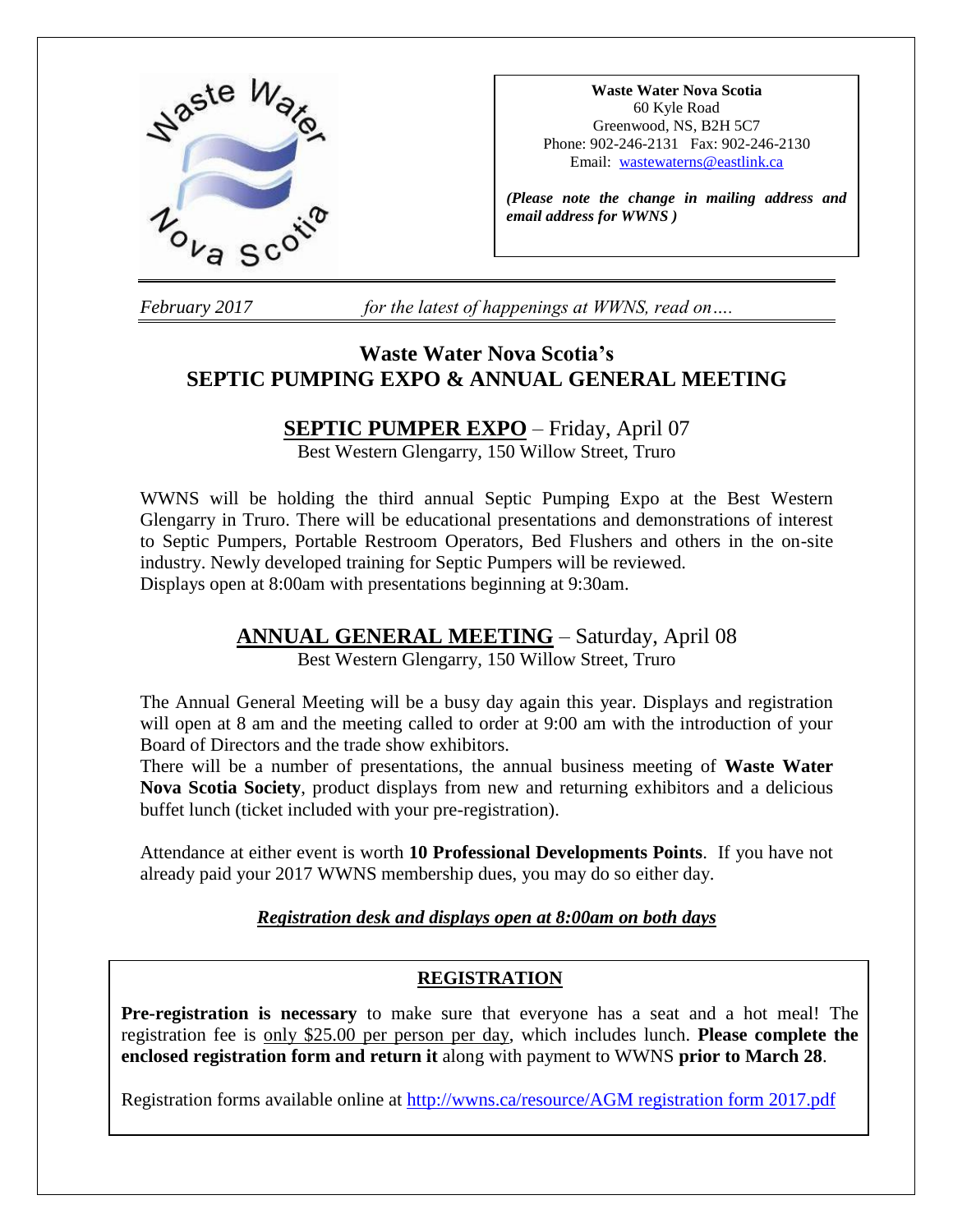# **DISPLAY SPONSORS**

**\*A and A Agregates** – Mike Barbrick, Darin Barbrick, Ralph Nieforth **\*Atlantic Cat –** Dale Ellsworth, Kevin Halfpenny, Mike Harlow **\*Arthur J Gallagher Canada Ltd** – Tom Baker, Tony Conway **\*Atlantic Purification Systems Ltd** – K. Reardon, K. O'Leary, S. Dery, M. MacDonald **\*BioPro Distributions Ltd** – C Brushett, P Sinclair, J Conway, M Collins **\*Brandt Tractor Ltd** – Yuri Power, Glen Hamilton, Gavin Betts \***Central Equipment Inc** – Ron Kennedy, Larry Mailman **\*EMS Water Systems** – Simon Pearn, Dave Pentz, Brad Vincent, Allan Pelley **\*Hetek Solutions** – Todd Cranston \*Island Water Technologies **-** Dr. P Kiely, L Sherry, B Connolly, M Collins **\*JF Taylor** – Kevin Wynn **\*Maritime Hose Specialties** – Jeff Harnish **\*McLennan Sales –** Shawn Dowling, Kyle Gracie, Daryl McLennan, Pat Mulhall **\*MacKay's Truck Center** – Earl MacLean, Scott Masters **\*PolyJohn Canada Inc –** Pat Desmond, Jake Groen, Shane Sears **\*Room To Go Inc** – Keri Ross, Harold Ross **\*Shaw Precast Solutions -** Alden Faulkner **\*Specified Solutions Ltd** – Stephane Dery **\*Strongco Ltd –** David Major, Terry Pickard, Aaron Dodsworth **\*Tuf-Tite Inc** – Harry Plander \***Urquhart-MacDonald & Associates** – J Urquhart, M MacDonald, S Urquhart, B Marr, D Fitch **\*Waterloo Biofilter Systems Inc** – Glenn Pembleton

# **FRIEND OF THE INDUSTRY AWARD**

For the past number of years, the members of WWNS have recognized one of their peers with the Friend of the Industry Award. The award is presented to a deserving individual who has contributed to the Industry by his/her professional conduct and/or work ethic. If you would like to nominate someone for this award, please forward his/her name and a brief write-up as to why you think he/she should be considered, to WWNS.



## **DAVID ALLEN PASK (July 9, 1931 - December 16, 2016)**

At the 2015 Annual General Meeting, WWNS presented the first ever Life Time Achievement award to David Pask. Mr. Pask, a Civil Engineer with a masters in Biology, was an avid scientist who took a great interest in the treatment of on-site sewage. He was an innovator and included in his accomplishments the creation of contour disposal fields and the permeameter test for sand. It was a pleasure to have met Mr. Pask and to hear a brief account of his life's work. We extend deepest sympathies to his family for their loss.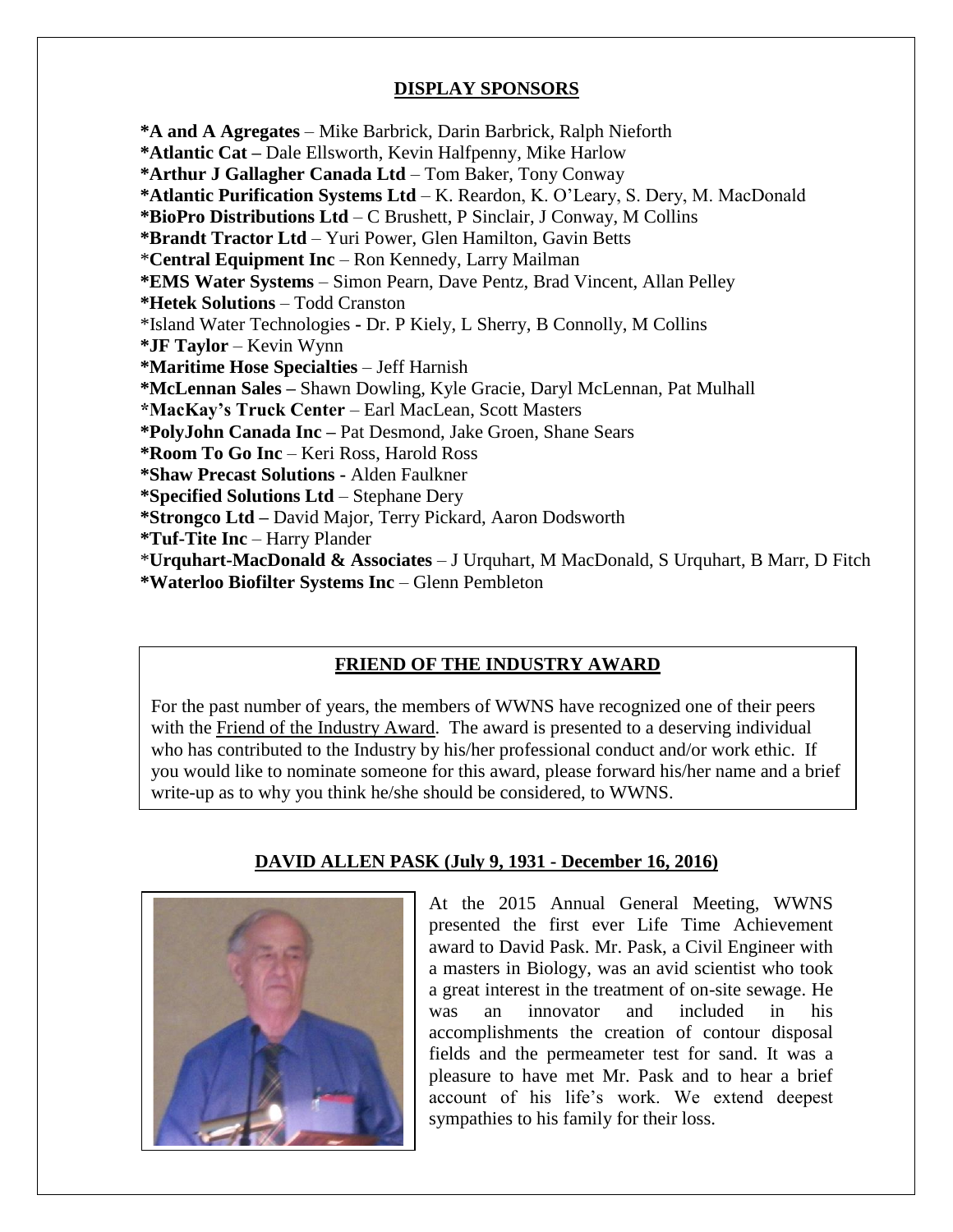### **BOARD OF DIRECTORS**

The Board of Directors for WWNS is a very dedicated group of people volunteering their time so that our province may be a more environmentally friendly area in regards to on-site services and to ensure our families continue to live, work and play in a clean environment. Your current Board of Directors are **Steve Williams**, Chair; **Gary Hines**, 1<sup>st</sup> Vice, Halifax, Hants; **Tom Curry**, CB Island, Guysborough, Antigonish; **Eric Morse**, Kings, Annapolis; **Lester Berrigan**, Shelburne, Queens, Lunenburg; **Jonathan Lepper**, Cumberland, Colchester and Pictou; **Steve Meuse**, Digby, Yarmouth and **Allan Baird and Darrell MacKenzie**, representing the Septic Tank Cleaners and Portable Restroom Operators for the province.

#### **CODE OF ETHICS**

The Board of WWNS has been working on a "Terms of Reference & Code of Ethics" for Board members. A draft of the document is attached and will be put forward at the upcoming AGM.

#### **PARKING**

Due to the large attendance at the Annual General Meeting, parking spaces fill up early around the Best Western Glengarry. To help with the congestion, there will be off-site parking nearby (5 minutes) at Cinaplex / Studio 7 in the Power Center located at exit 13A off Highway 102 (see map). A shuttle bus will provide transportation between the parking area and the Best Western Glengarry **(Saturday, April 08 only)**.

The shuttle will run all day, leaving the Power Centre at 7:45 am, 8:15am, 8:45am, 9:15am, 9:45am and 10:15am. After the 10:15 run, the shuttle will remain at the Best Western Glengarry and be available for those who want to return to their vehicles. There will be no charge for the shuttle.

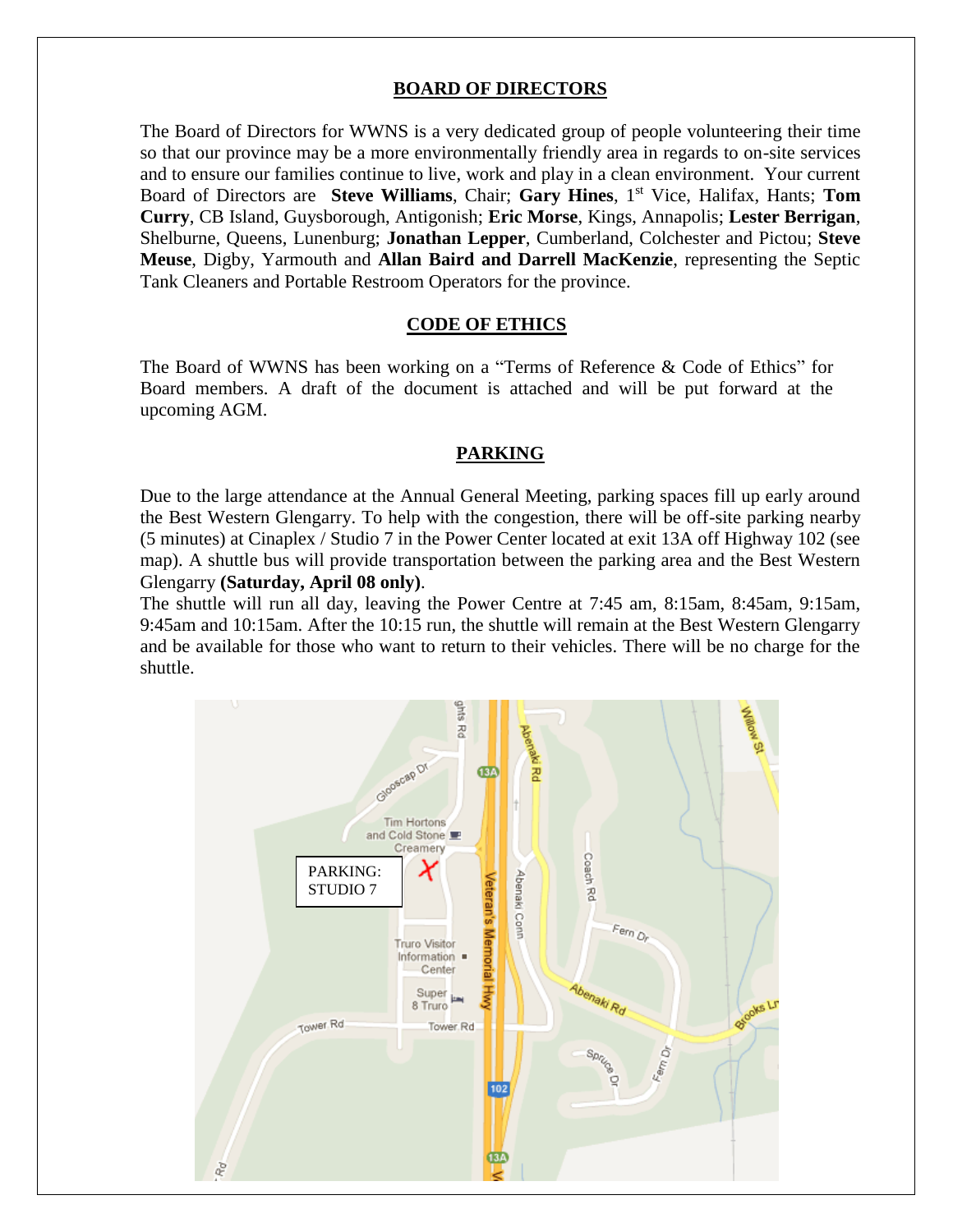# **REGIONAL MEETINGS for INSTALLER / QP/ P.ENG**

WWNS has completed 10 of 14 winter regional meetings across the province for Installers QP's and P.Eng's.

The 4 remaining dates are:

Feb 28, Wandlyn Inn, Amherst Mar 01, Best Western Glengarry, Truro, 150 Willow Street Mar 02, Comfort Hotel, 88 Chain Lake Drive, Bayers Lake Mar 03, Comfort Hotel, 88 Chain Lake Drive, Bayers Lake

These meetings are worth 15 Professional development points. If you have not yet attended a meeting you may still register and attend one of these meetings.

#### **ON-SITE SYSTEM INSPECTION TRAINING**

There will be an on-site system inspection training course offered at the Best Western Glengarry in Truro on Friday April 07 from 9am – 5pm. The training will be provided by ESSE Canada at a cost of \$250 per person. To register, please contact Gary at the WWNS office: 902-246-2131 or [wastewaterns@eastlink.ca](mailto:wastewaterns@eastlink.ca)

#### **INSTALLER TRAINING**

WWNS is accepting registration for an Installer training course. The course will be held on March  $27<sup>th</sup> - 29<sup>th</sup>$  (registration deadline March 09). If you are interested in this training, please contact the office of WWNS for details.

## **QUALIFIED PERSON TRAINING**

WWNS is also accepting registration for a Qualified Person training course. The course will be held on April  $10^{th} - 12^{th}$  and April  $17^{th}$  &  $18^{th}$  (registration deadline March 24). If you are interested in this training, please contact the office of WWNS for details.

## **WATERCOURSE ALTERATION CERTIFICATION TRAINING**

Maritime College of Forest Technology has announced additional workshops for Nova Scotia Watercourse Alteration Certification for Sizers and Installers. These sessions will be held in Truro at the Best Western Glengarry Hotel.

The Sizers training will take place from April 3rd to 5th, 2017. Class will begin at 8:30 AM on April 3rd and end at noon on April  $5<sup>th</sup>$ . Course info is available at: [http://mcft.ca/attachments/NSWAC\\_Sizers-TR\(Apr\).pdf](http://mcft.ca/attachments/NSWAC_Sizers-TR(Apr).pdf)

The Installers training will take place from April 5th to 7th, 2017. Class will begin at 1:00 PM on April 5th and end at noon on April 7th. Course info is available at: [http://mcft.ca/attachments/NSWAC\\_Installers-TR\(Apr\).pdf](http://mcft.ca/attachments/NSWAC_Installers-TR(Apr).pdf)

For more information or to register, contact **Todd MacPherson**, Supervisor of Continuing Education, Maritime College of Forest Technology at (office) 506 458 0649 (cell) 506 476 8294 or visit their website at [www.mcft.ca.](http://mcft.ca/en/continuing-education/upcoming-courses)